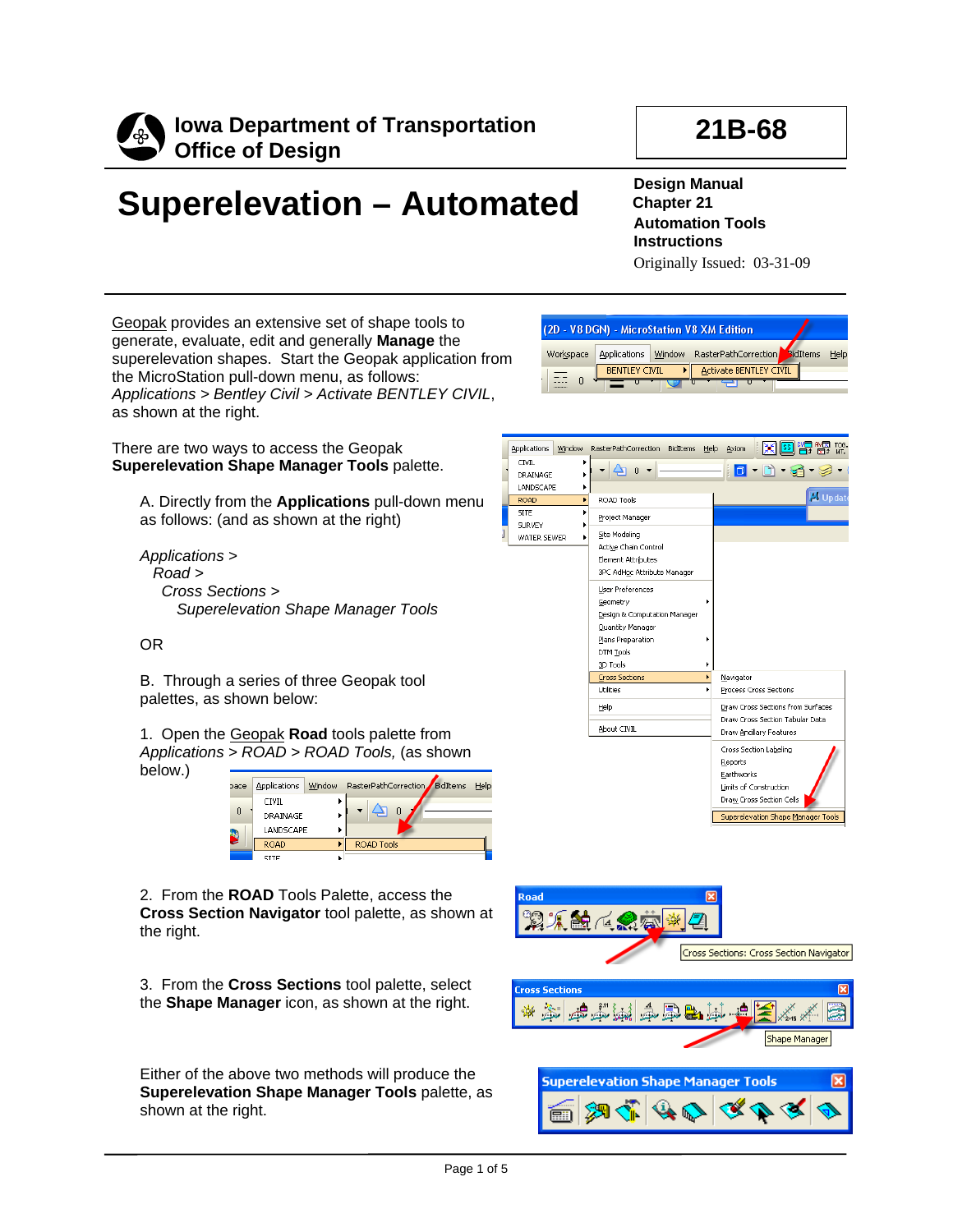Select the **Automated Superelevation** icon (at right) to produce the dialog shown below.



In the **Automation Superelevation** dialog, at right,

enter a **Job** number, (red arrow), enter a **Design Speed,** (blue arrow), and select a **Preference File** from the drop-down selection list, (green arrow).

The **Preference File** options are as follows:

#### **16ramp** –

file is for 16 foot wide ramps method 5 superelevation distribution method

### **18loop** –

file is for 18 foot wide ramps method 5 superelevation distribution method

#### **Rural** –

used for open highways and turning roadways, method 5 distribution

#### **Urban** –

used for low speed urban roadway, method 2 distribution

The "**Rural" Preference File** is for higher speed roadways and therefore will be selected most often.

Choose an **"e Selection"** for the appropriate roadway design speed and maximum Superelevation cross-slope percent, as shown by the red arrow at the right.

Automated Superelevicion n File **Station Range** Job:  $100$ Chain: <Select>  $\mathcal{R}$  $\checkmark$ egin: Design Speed: 60  $\bullet$  $\ddot{\bullet}$ Transition ID: Linear End: Preference File: 16ramp Facility: Undivided  $\overline{\mathbf{v}}$ 16ramp L Selection: 12' e Selection:  $\overline{\mathbf{v}}$ 18loop Right I<sub>rural</sub> Profile: <Selected Tie: Offset × Offset: 0.0000  $\boldsymbol{\mathcal{Z}}$ Slope Offset Offset Dependent 右 × у ₿ Q Create Input File: Generate Superelevation Transitions



Select a **Chain** name from the drop-down selection list**,** (red arrow at right).

Select a **Facility** type, (blue arrow at right).

An **Undivided** facility has the axis of rotation at the centerline of the roadway.

A **Divided** facility has the axis of rotation at the edge of pavement or the edge of shoulder.

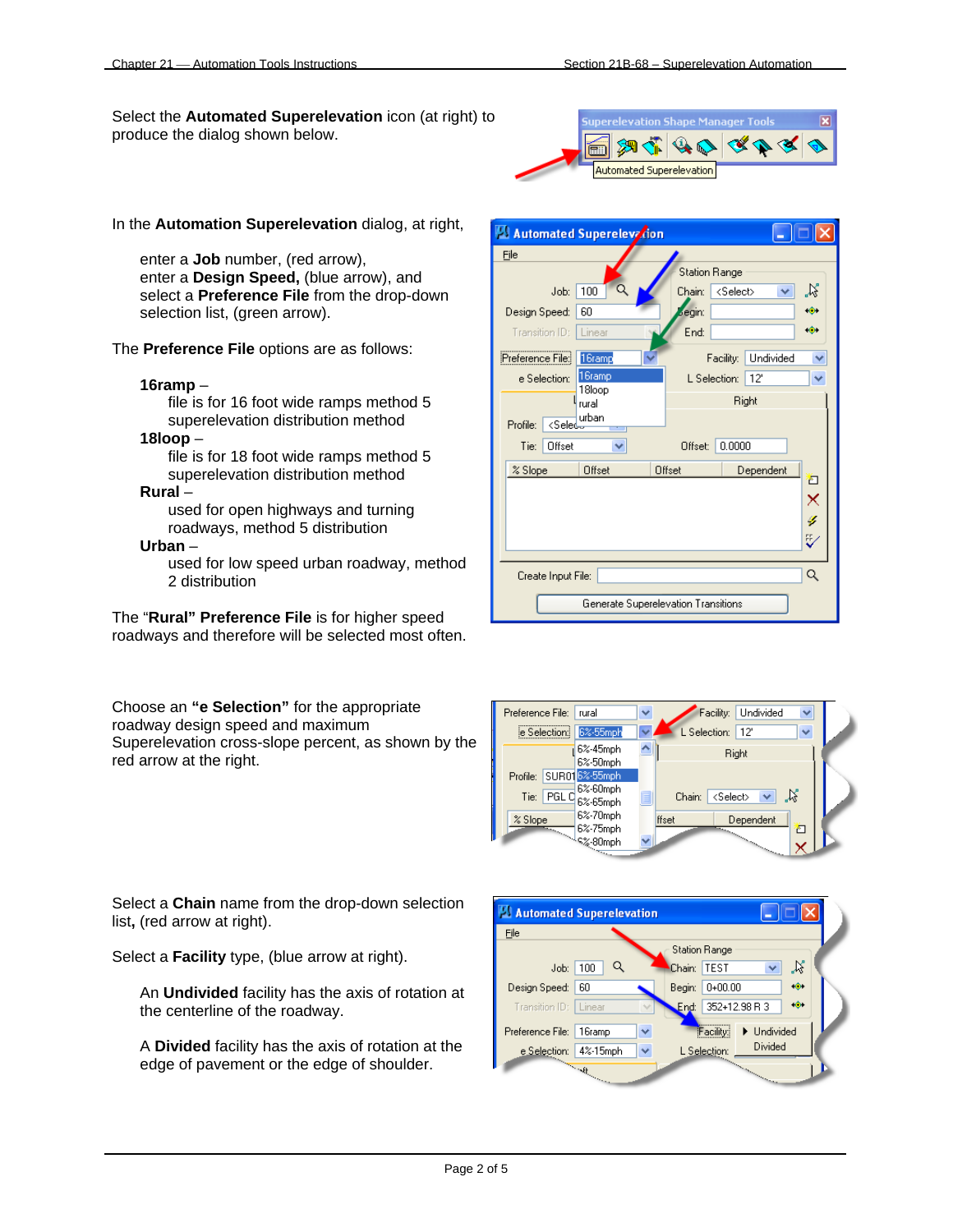Select a **Profile** from the drop-down list,

(red arrow at the right)

Choose an **"L Selection**" normal roadway width**,**  (red arrow, at right).

Use 12' for rural and urban preference file. Use 16' for 16ramp preference file. Use 18' for 18loop preference file.



Left Right  $Profile$ <Select> Profile Offset: 0.0000 Tie: <Select> % Slop TEST P ffset D. URBAN\_P

From the drop-down selection list, choose the **Tie**  location where the Profile is to be applied, (red arrow at the right), which will be either the **PGL Chain** centerline or an **Offset** distance. If **Offset** is selected, a value must also be entered, (blue arrow at the right).



A **Tie Offset** indicates a constant horizontal offset distance from the baseline to the **Profile**. A negative tie value means the **Profile** is offset to the left of the proposed alignment. A positive tie would be offset to the right of the alignment, relative to the direction of the stationing. If a **Tie Offset** is utilized, then the **PGL Chain** cannot be utilized.

The **PGL Chain** is the chain that defines the **Profile Grade Line (PGL).** This is optional and only used when the offset distance from the Baseline to the **Profile** is not constant. If a **PGL Chain** is utilized, then the **Tie Offset** cannot be utilized.

Add the necessary lanes in each direction, using either the **New Lane** or **Quick Entry** method, shown at the right and explained below.

| Tie:<br>Offset | v          | 30,0000<br>Offset: |           |    | <b>New Lane</b> |                    |
|----------------|------------|--------------------|-----------|----|-----------------|--------------------|
| % Slope        | Offset     | Offset             | Dependent |    |                 |                    |
| 2.0000         | $-30,0000$ | $-42,0000$         | ⊠         |    |                 |                    |
| $-2.0000$      | $-42,0000$ | $-54.0000$         | r         |    |                 | <b>Quick Entry</b> |
| $-2.5000$      | $-54,0000$ | $-66,0000$         | m         |    |                 |                    |
|                |            |                    |           | s  |                 | <b>Rectify</b>     |
|                |            |                    |           | FF |                 | Lanes              |

The **New Lane** option enters a new line of data with assumed values that may require editing.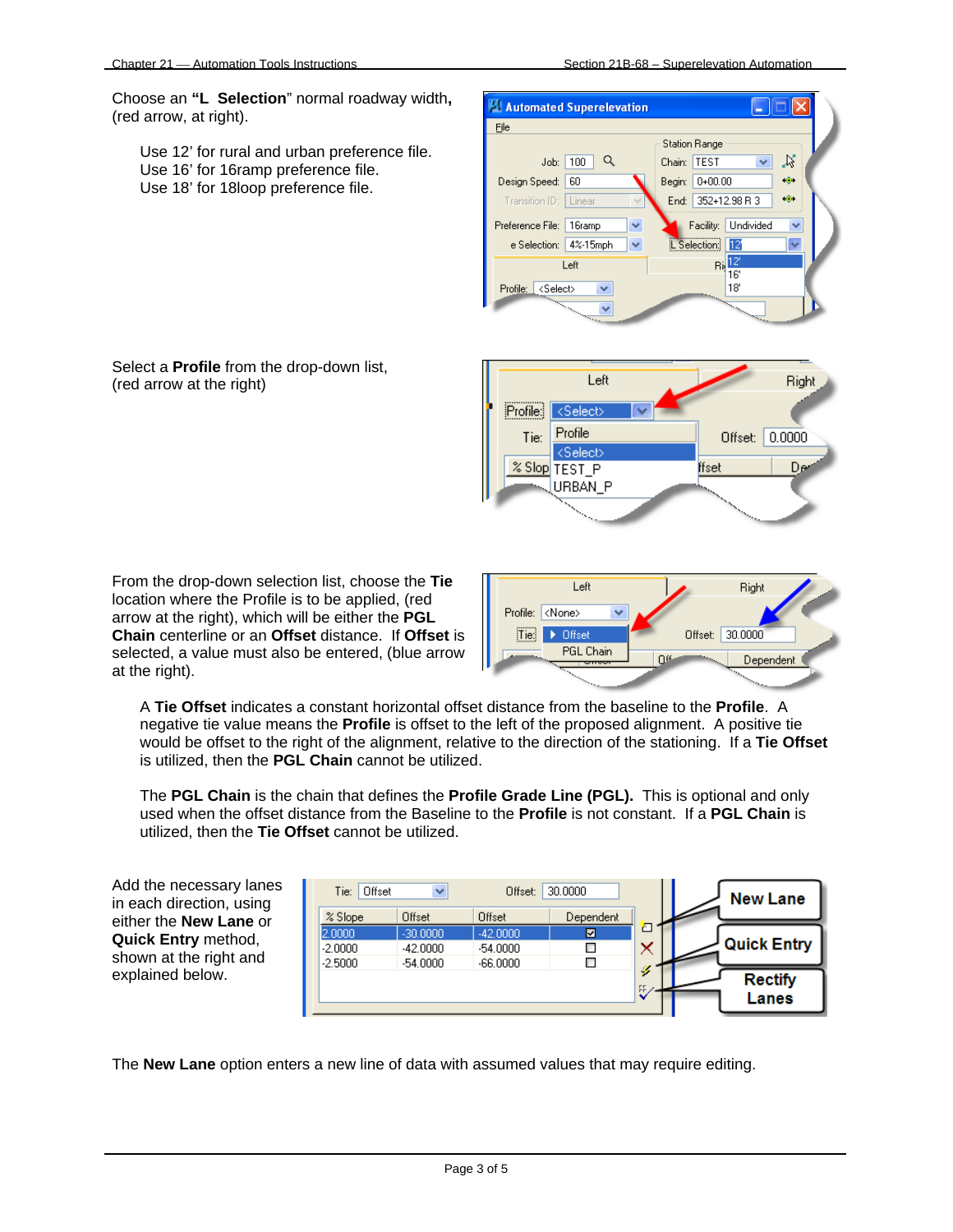The **Quick Entry** option opens the **Quick Entry** dialog. After entering the information on this dialog, the number of lanes and their corresponding offsets are automatically entered into the shape cluster list boxes, (above). If an odd number of lanes is entered (such as five) the center lane is put half on the left tab and half on the right tab. Populate the dialog with the desired data, then click **OK** to close the Quick Entry dialog and populate the main dialog.

The **Rectify Lanes** option eliminates any gaps or overlaps between lanes, ensuring that one lane starts where the other lane ends. For example, if one lane is set to 0 and 12,

while the next lane is set to 10 and 24, there's an overlap between 10 and 12. Clicking **Rectify Lanes** will leave the 0 to 12 lane intact, and change the second lane to 12 and 26, maintaining the width of the second lane but eliminating the overlap.

The inside shape elevation is determined directly from the **Profile** elevation**,** and therefore is called the "dependent shape". (An "independent shape" does not rely on the proposed profile, but obtains it's elevation from it's connection to a "dependent shape".)

**Create Input File** for the superelevation shapes by providing a file name, (red arrow at the right), and browsing for a location to store the file, (blue arrow at the right).



From the **Superelevation Shape Manager Tools**  dialog, shown at the right, select the *Autoshape Builder* icon, (red arrow), which will display the **Superelevation Autoshape Builder** dialog, as shown below.

**Superelevation Shape Manager Tools** ĨΞĐ Autoshape Builder

In the **Superelevation Autoshape Builder** dialog, locate and select the appropriate **Autoshape Input File**, (blue arrow, at the right). If the **Input File Level Symbology** is to be changed, *check*, ( $\boxtimes$ ), the **Override Input File Level Symbology** check-box, (red arrow at the right).



| <b>Quick Entry</b>              |                     |
|---------------------------------|---------------------|
|                                 | Facility: Undivided |
| Median Width: 10,0000           |                     |
| Lane Widths:   12.0000          |                     |
| Total Number of Lanes:          | -4                  |
| Nominal Percent Slope   -2,0000 |                     |
| OΚ                              | Cancel              |